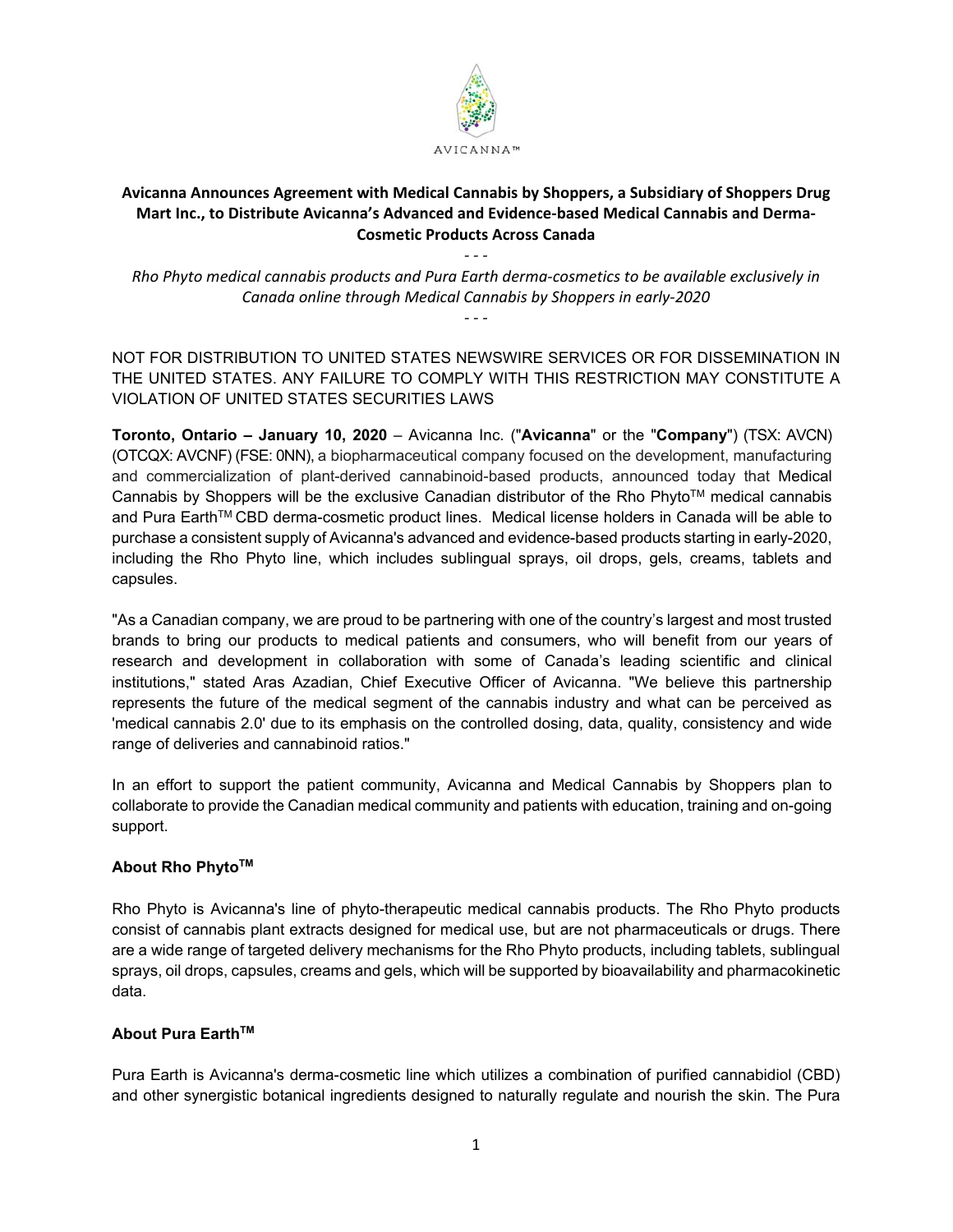

Earth product line was designed by Avicanna and optimized in partnership with the University of Toronto using Avicanna's proprietary formulations.

### **About Avicanna**

Avicanna is an Ontario corporation focused on the development, manufacturing and commercialization of plant-derived cannabinoid-based products through its two main business segments, cultivation and research and development.

Avicanna's two majority-owned subsidiaries, Sativa Nativa S.A.S. and Santa Marta Golden Hemp S.A.S., both located in Santa Marta, Colombia are the base for Avicanna's cultivation activities. These two companies are licensed to cultivate and process cannabis for the production of cannabis extracts and purified cannabinoids including cannabidiol (CBD) and tetrahydrocannabinol (THC).

Avicanna's research and development business is primarily conducted out of Canada at its headquarters in the Johnson & Johnson Innovation Centre, JLABS @ Toronto. Avicanna's scientific team develops products, and Avicanna has also engaged the services of researchers at the Leslie Dan Faculty of Pharmacy at the University of Toronto for the purpose of optimizing and improving upon its products.

Avicanna's research and development and cultivation activities are focused on the development of its key products, including plant-derived cannabinoid pharmaceuticals, phyto-therapeutics, derma-cosmetics and Extracts (defined as plant-derived cannabinoid extracts and purified cannabinoids, including distillates and isolates), with a goal of eventually having these products manufactured and distributed through various markets.

SOURCE Avicanna Inc.

## **Stay Connected**

For more information about Avicanna, visit www.avicanna.com, call 1-647-243-5283, or contact Setu Purohit, President by email info@avicanna.com.

For more information about Medical Cannabis by Shoppers™ visit http://cannabis.shoppersdrugmart.ca, or call 1-844-633-2627.

#### *Cautionary Note Regarding Forward-Looking Information and Statements*

*This news release contains "forward-looking statements" within the meaning of the United States Private Securities Litigation Reform Act of 1995 and "forward-looking information" within the meaning of applicable Canadian securities legislation. Often, but not always, forward-looking statements and information can be identified by the use of words such as "plans", "expects" or "does not expect", "is expected", "estimates", "intends", "anticipates" or "does not anticipate", or "believes", or variations of such words and phrases or state that certain actions, events or results "may", "could", "would", "might" or "will" be taken, occur or be achieved. Forward-looking statements or information involve known and unknown risks, uncertainties and other factors which may cause the actual results, performance or achievements of the Company to be materially different from any future results, performance or achievements expressed or implied by the forward-looking statements or information contained in this news release. These forward-looking statements*